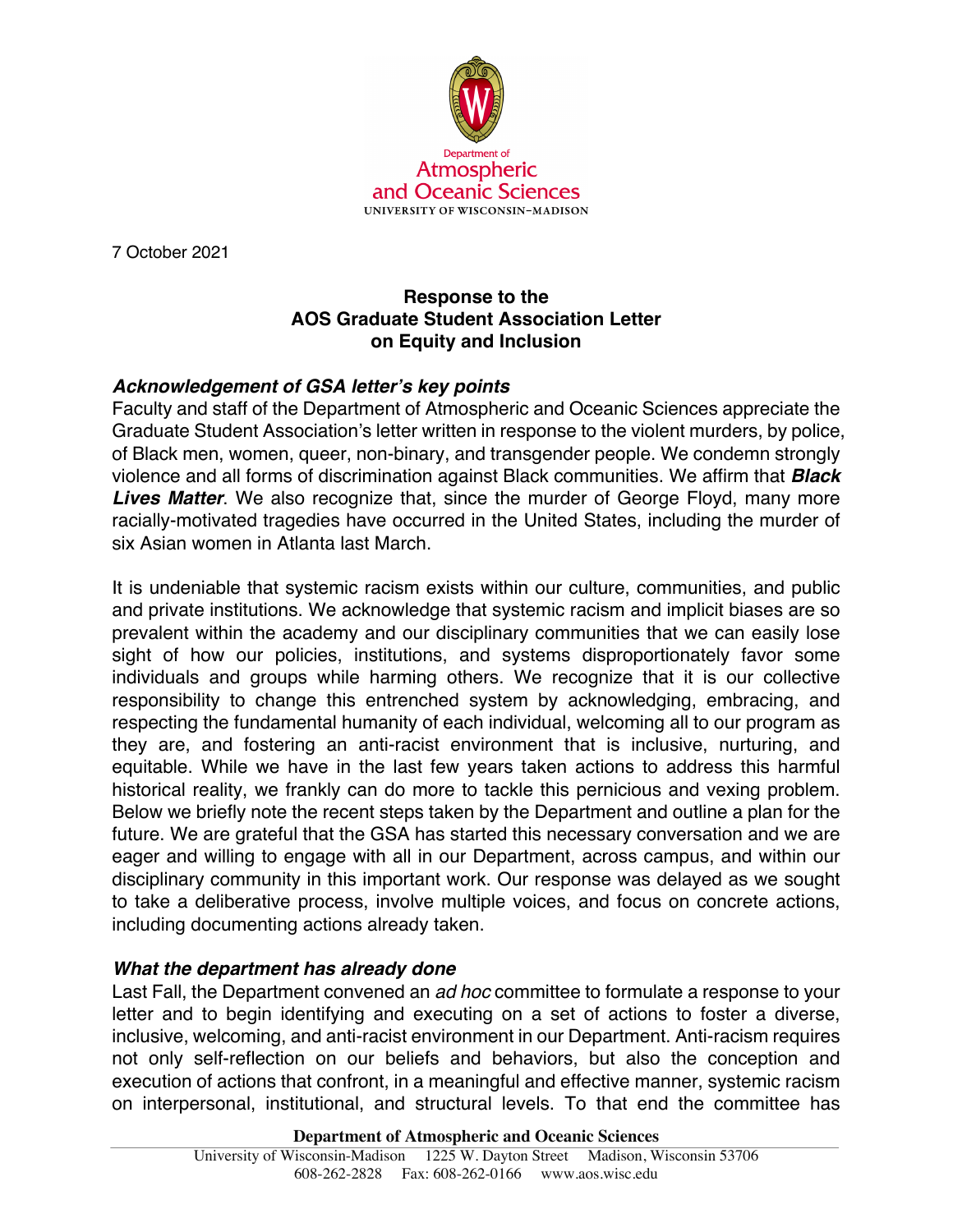sponsored a number of Department- and building-wide workshops and discussion groups including organizing the Unlearning Racism in the Geosciences (URGE) pods; sponsoring the viewing and discussion of the film "Picture a Scientist"; and partaking in the UW–Madison Women in Science & Engineering Leadership Institute (WISELI) implicit bias recognition training. The Colloquium Committee has amplified minoritized voices in the atmospheric and oceanic sciences through well-considered invitations to departmental seminars and colloquia as well as a broadening of the topics on which the colloquia focus. The Department has also moved to making our graduate admissions more centralized and the application review more holistic. We have removed the Graduate Record Exam (GRE) as a required part of a complete graduate application.

Prior to last year, in order to better identify and attract underrepresented students to our Department, we joined the inaugural class of the AGU Bridge Program that "offers underrepresented students the opportunity to attend institutions that are looking to help them continue their academic education in geoscience Master's and Ph.D. programs." The Department has also participated in the University's Advanced Opportunity Fellowship to increase underrepresented student enrollment within our program.

At UW-Madison, the AOS Department was the first in the physical sciences to require contribution to diversity statements as a part of the faculty recruitment process. Further, AOS has actively participated in and benefited from the University's commitment to the principles of diversity and inclusiveness through the Target of Opportunity Program (TOP) – an initiative designed to help recruit and retain faculty from underrepresented populations.

### *What we are committed to doing in the short and long term*

### *Departmental culture and knowledge*

In Fall 2020, the AOS Department launched a Diversity, Equity, and Inclusion Committee. A formal remit of the committee has not been drafted, but the initial focus of the committee will be in reviewing, synthesizing, and guiding implementation of URGE recommendations – including updating our Department website to include a 'resources tab' with links to wellness, professional development, outreach and reporting misconduct; and an 'opportunity tab' with links to scholarship, fellowship, and internship opportunities. The committee will meet at least once a month during the 2021-2022 academic year to have accountability in the implementation of these goals.

A formal charge to the committee will be developed and will include responsibilities such as: recommending trainings and opportunities that inform as well as encourage discussion and self-reflection on issues related to diversity, equity, inclusiveness, and justice; ensuring that equity is at heart of our on-going strategic planning; reporting of diversity goals and milestones to the community and college administration; and participating in reviewing departmental culture assessments to identify needed actions and establish milestones to gauge future progress.